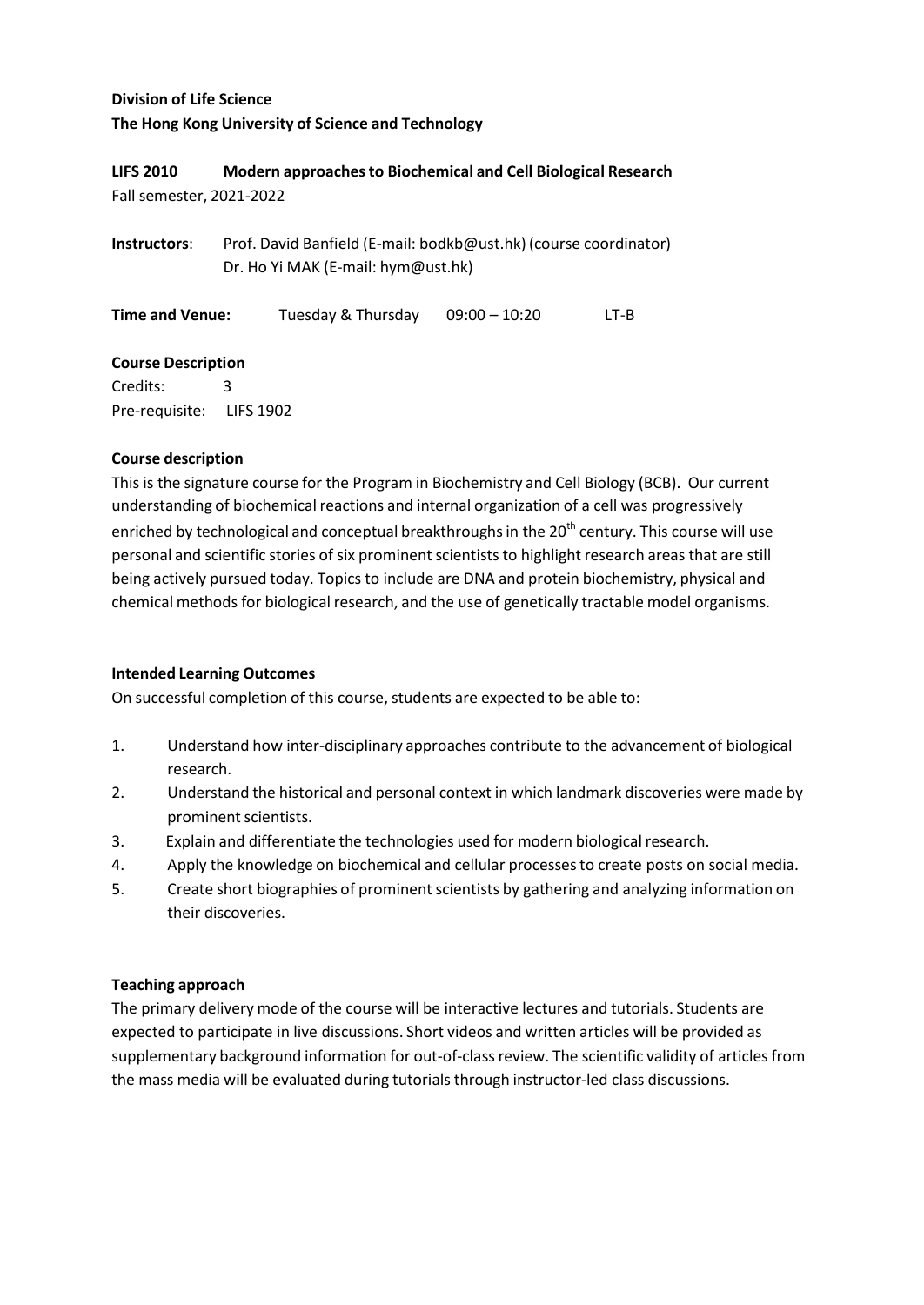#### **Assessment scheme**

| <b>Assessment Task</b>            | Percentage | <b>Intended Learning Outcomes assessed</b> |
|-----------------------------------|------------|--------------------------------------------|
| Final written exam <sup>A</sup>   | 45%        | 1, 2, 3                                    |
| Written assignment 1 <sup>B</sup> | 30%        | 1, 2, 3, 5                                 |
| Written assignment 2 <sup>c</sup> | 25%        | 1, 2, 3, 4                                 |

A. 3 hours.

B. This individual written assignment is due on **25‐Oct‐2021**. Students will choose one from a list of scientists and write his/her biography focusing on one significant scientific discovery. The report should be 2 pages of text (12 pt font size, Times New Roman, single space, 1‐inch page margins, excluding the reference list).

C. This individual assignment is due on **06‐Dec‐2021**. Students are required to create an infographic to compare and contrast classical and recent techniques for tackling a biological question. Choose one from a list of questions.

Students are expected to maintain academic integrity for all assessments (http://ugadmin.ust.hk/integrity/student-1.html).

#### **Assessment rubrics**

Written assignment: biography of a scientist

|                                                                                                      | <b>Needs improvement</b>                                                                    | Good                                                                                     | <b>Excellent</b>                                                                                                                                                                                        |
|------------------------------------------------------------------------------------------------------|---------------------------------------------------------------------------------------------|------------------------------------------------------------------------------------------|---------------------------------------------------------------------------------------------------------------------------------------------------------------------------------------------------------|
| <b>Summarizes the</b><br>scientific training<br>received by the<br>scientist.                        | Inaccurate information<br>on the doctoral and<br>postdoctoral research<br>of the scientist. | Correct information on<br>the doctoral and<br>postdoctoral research<br>of the scientist. | Correct information on<br>the doctoral and<br>postdoctoral research of<br>the scientist.<br>Identification of<br>potential links between<br>his/her training and<br>subsequent<br>independent research. |
| Describes and<br>explains the<br>methods used in<br>the seminal<br>discovery of the<br>scientist.    | Lack of understanding<br>of the methods and<br>their potential<br>shortcomings.             | Understands the<br>methods and their<br>potential shortcomings.                          | Understands the<br>methods and identifies<br>alternative approaches<br>that can be used to<br>extend principles<br>established by the<br>discovery.                                                     |
| <b>Assesses the</b><br>influence of the<br>seminal discovery<br>to scientific<br>research by others. | Incorrect interpretation<br>on the scientific impact<br>of the seminal<br>discovery.        | Correct interpretation<br>on the scientific impact<br>of the seminal<br>discovery.       | Correct interpretation<br>on the scientific impact<br>of the seminal<br>discovery. Identification<br>of potential societal<br>impact of the discovery.                                                  |